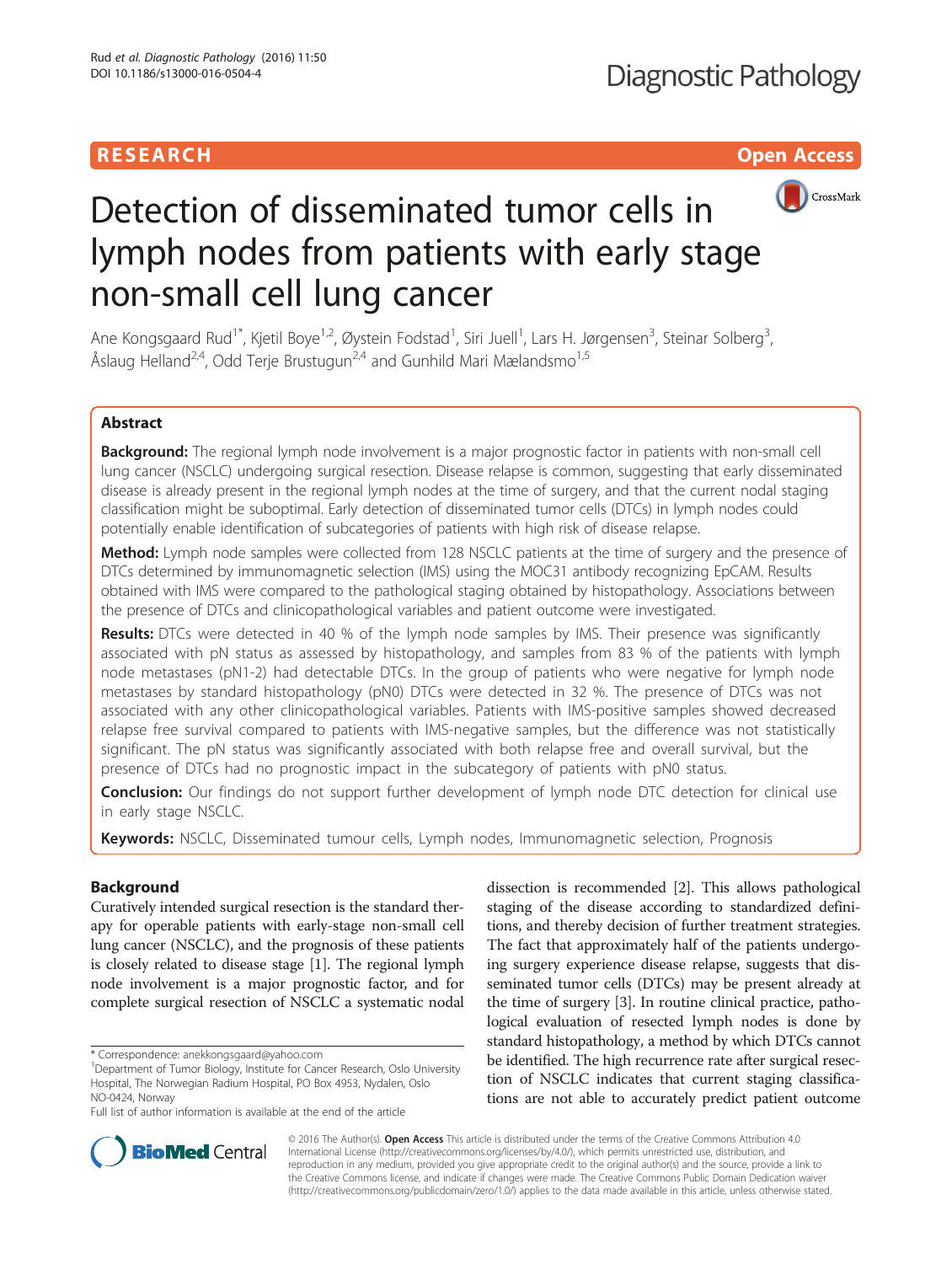and that the nodal staging might be suboptimal. Detection of DTCs to regional lymph nodes at the time of surgery could possibly facilitate identification of subcategories of patients with high risk of disease relapse, and thereby stratification of patient groups for adjuvant therapy.

Occult metastatic spread to the lymph nodes or distant sites has been the focus of research over many years, and has been reported under different terminology. The Union for International Cancer Control (UICC) has defined micrometastasis as clusters of tumor cells measuring between 0.2 and 2 mm in diameter, and isolated tumor cells as single tumor cells or small clusters of cells smaller than 0.2 mm [\[4\]](#page-6-0). Tumor cells that have spread to lymph nodes or bone marrow are often referred to as DTCs, whereas circulating tumor cells (CTCs) are used for single cells in blood [[5](#page-6-0)]. A number of previous studies have addressed the prognostic value of detecting micrometastasis and DTCs in lymph nodes of NSCLC patients [\[6](#page-6-0)–[23](#page-7-0)], but due to considerable differences in terminology, methodology and results, no conclusion can be drawn based on the existing literature. The methods used for detection have traditionally been immunohistochemistry (IHC) with antibodies targeting epithelial-specific proteins like cytokeratins [\[6](#page-6-0)–[18\]](#page-7-0), and molecular methods using RT-PCR for detection of tumoror epithelial cell specific mRNA transcripts [\[3,](#page-6-0) [19](#page-7-0)–[25](#page-7-0)]. Our group has previously published a study where we investigated the presence of DTCs in bone marrow aspirates from patients undergoing lung cancer surgery by the use of immunomagnetic selection (IMS) [\[26\]](#page-7-0). In the present study we have used IMS to investigate the presence of DTCs in lymph node tissue prospectively collected from patients with early stage NSCLC undergoing curatively intended surgery. In the IMS method small magnetic particles coated with the antibody MOC31 which recognizes the epithelial marker EpCAM, are used to isolate tumor cells from the lymph nodes, allowing fast screening of as much as 2 ×  $10<sup>7</sup>$  cells. The objective of our study was to determine the incidence of lymph node DTCs, and to compare results obtained with IMS to the pathological staging obtained by histopathology. Additionally, we wanted to investigate the associations between the presence of

DTCs and clinical and histopathological variables, as well as to patient outcome.

## Methods

## Patients

Between November 2011 and September 2013 we included 183 patients with assumed or verified NSCLC who underwent curatively intended surgical resection at Rikshospitalet, Oslo University Hospital. The project was accepted by the institutional review board and Regional Ethics Committee (S-06402b), the patients received oral and written information and signed a consent form before entering the project. At the time of surgery all patients underwent radical resection of the primary tumor and dissection of the hilar and mediastinal lymph nodes. The excised lymph nodes were first divided into two parts, leaving half the node for routine pathological review and one half for research projects. One node from one lymph node station per patient was made available for IMS analysis. Fiftyfive patients were excluded from the study for the following reasons: histology other than NSCLC (13), inadequate material for analysis (41) and withdrawn consent (1). The total study population thus included 128 patients with histologically verified primary NSCLC. The resected tumor tissue and lymph nodes were processed for routine histopathological assessment, and the histological subtypes were classified according to WHO criteria [[27](#page-7-0)]. Tumors were staged according to the Union for International Cancer Control (UICC), TNM 7, and histopathological parameters were retrieved from the pathology reports. After surgery, the patients were followed by clinical evaluation and radiological examination in their corresponding local hospitals according to national guidelines. We collected the follow-up information from the patients' local hospitals. Survival data were obtained from the National Registry of Norway and updated on January 30th, 2015.

#### Immunomagnetic selection

The immunomagnetic selection was performed as described previously [[28](#page-7-0), [29](#page-7-0)], and a schematic drawing of the method is shown in Fig. 1. The lymph node tissue

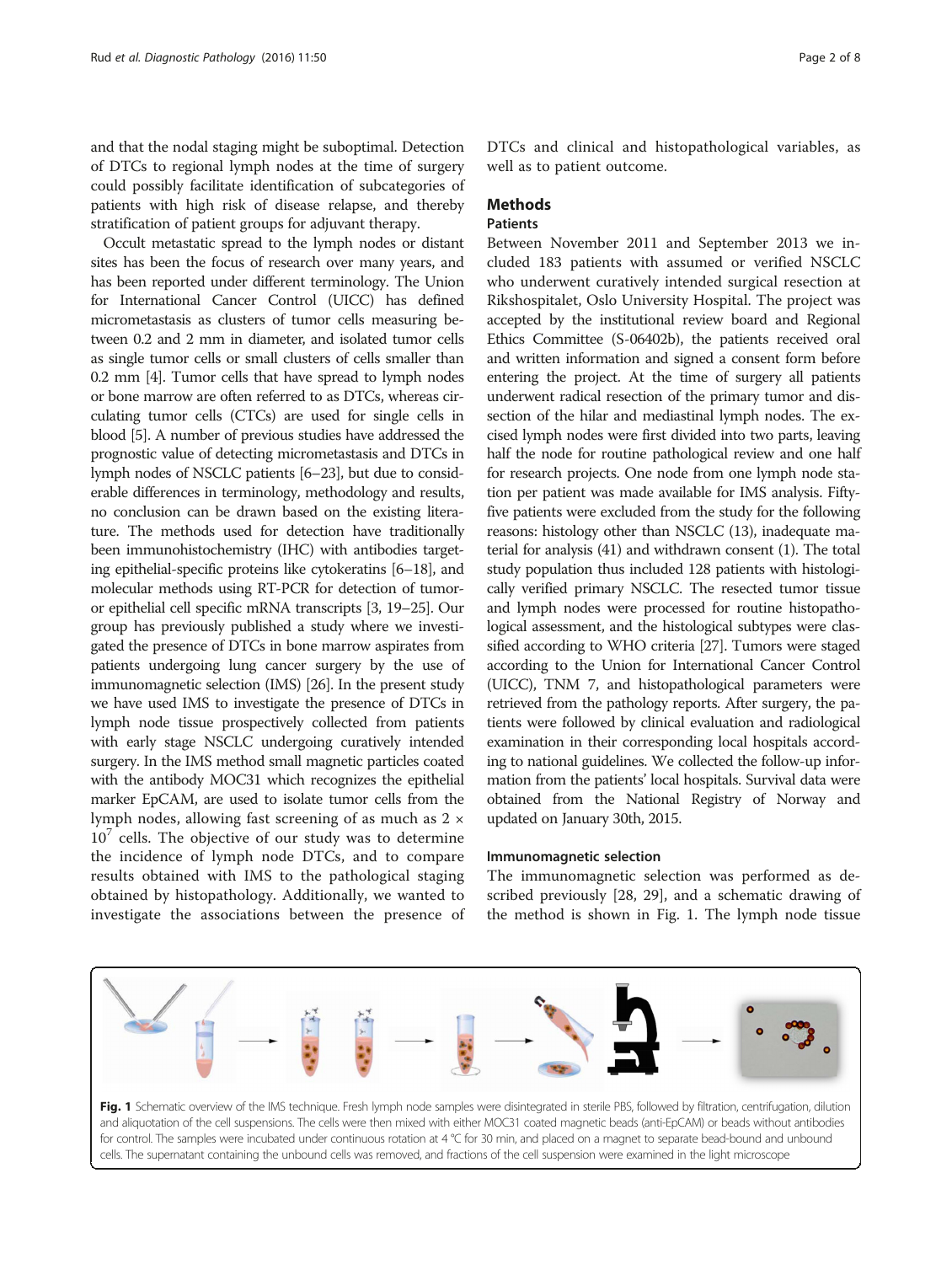was placed in a petri dish containing 10 ml phosphate buffered saline (PBS) containing 1 % human serum albumin (HSA) for disaggregation using scalpels. The disaggregated tissue was then filtered through a 70 μm cell strainer (BD Biosciences, Franklin Lakes, NJ, USA) into a 50 ml tube, and the cell strainer was washed with PBS/ 1 % HSA. The filtered cell suspension was concentrated by centrifugation at 500 g for ten minutes. The cells were then resuspended in 1 ml PBS/1 % HSA, and transferred to round bottom tubes for incubation with antibody-coated beads. Dynabeads M450 sheep antimouse (SAM) IgG1 (Dynal, Oslo, Norway) were coated with MOC31 antibody (batch # 80.000, IQ products, Groningen, The Netherlands). Uncoated beads for control experiments were prepared in the same manner, without adding the MOC31 antibody. Magnetic immunobeads with or without the primary antibody were added to tubes containing the cell suspension in a final volume of 1 ml with a bead:cell ratio of 1:2. The samples were then incubated on a rotating mixer for 30 min at 4 °C. After incubation the samples were diluted in PBS/ 1 % HSA and exposed to a strong magnet for 3 min to separate bound and unbound cells. The supernatant containing the unbound cells was decanted off with the tubes still in the magnet holder, and the positive fraction was resuspended in PBS/1 % HSA. Fractions of 20 μl from the cell suspension were then directly examined in the light microscope to identify and count the number of cells with membrane-bound beads. The cells were also evaluated with respect to size, morphology and three-dimensional shape. Cells were considered EpCAM <sup>+</sup> if they had five or more immunomagnetic beads attached to the surface, and had diameters exceeding the width of two beads.

## Statistical analysis

Associations between the presence of lymph node DTCs and clinicopathological variables were tested using twotailed Fisher's exact test or linear by linear association chi-square test. For analyses of associations between the number of DTCs detected by IMS and clinicopathological variables, two sample t-test or one-way ANOVA test, as appropriate, was used. Survival curves were estimated according to the Kaplan-Meier method, and differences between the curves were compared using the log rank test. Survival was measured from date of surgery until date of diagnosis of recurrence or metastasis for relapse free survival, and from date of surgery until death date for overall survival. Cox proportional hazards regression was used to estimate hazard ratios and 95 % confidence intervals (CI). SPSS statistical software version 18.0 (SPSS Inc., Chicago, IL, USA) was used for all the statistical analyses. P-values < 0.05 were considered statistically significant.

## Results

### Characteristics of the patient cohort

The clinical and histopathological baseline data of the study cohort are summarized in Table 1. The study cohort consisted of 44 % female and 56 % male patients, with a mean age of 66 years (range 42 – 85). Adenocarcinoma was the most frequent histological subtype (57 % of patients), followed by squamous cell carcinoma (39 %) and large cell carcinoma (4 %). Sixty percent of patients were in pTNM stage I, 27 % of patients were in pTNM II, 10 % in pTNM III and 4 patients (3 %) were in stage IV. As assessed by standard histopathology the majority of patients (80 %) were negative for lymph node metastases and staged as pN0. Among the 26 patients in whom lymph node metastases were detected, 14 % were categorized as pN1 and 6 % as pN2.

#### **Table 1** Demographics of patient cohort ( $N = 128$ )

| Parameter          |                          | Patients       |                |
|--------------------|--------------------------|----------------|----------------|
|                    |                          | N              | %              |
| Sex                | Male                     | 71             | 56             |
|                    | Female                   | 57             | 44             |
| Age at surgery     | <65 years                | 52             | 41             |
|                    | $> 65$ years             | 76             | 59             |
| Histology          | Adenocarcinoma           | 73             | 57             |
|                    | Squamous cell carcinoma  | 50             | 39             |
|                    | Large cell carcinoma     | 5              | $\overline{4}$ |
| UICC stage / pTNM7 | $\overline{\phantom{a}}$ | 77             | 60             |
|                    | $\mathbf{  }$            | 34             | 27             |
|                    | $\mathbb{H}$             | 13             | 10             |
|                    | $\mathsf{IV}$            | $\overline{4}$ | 3              |
| рT                 | pT1                      | 41             | 32             |
|                    | pT <sub>2</sub>          | 61             | 48             |
|                    | pT3                      | 25             | 19             |
|                    | pT4                      | $\mathbf{1}$   | 1              |
| pN                 | pN0                      | 102            | 80             |
|                    | pN1                      | 18             | 14             |
|                    | pN <sub>2</sub>          | 8              | 6              |
| Tumour size (cm)   | $\leq$ 2.0 cm            | 32             | 25             |
|                    | $2.1 - 3.0$ cm           | 27             | 21             |
|                    | $3.1 - 5.0$ cm           | 46             | 36             |
|                    | $5.1 - 7.0$ cm           | 10             | 8              |
|                    | $>7.0$ cm                | 13             | 10             |
| Tobacco use        | Current smoker           | 77             | 60             |
|                    | Former smoker            | 46             | 36             |
|                    | Never smoker             | 6              | 5              |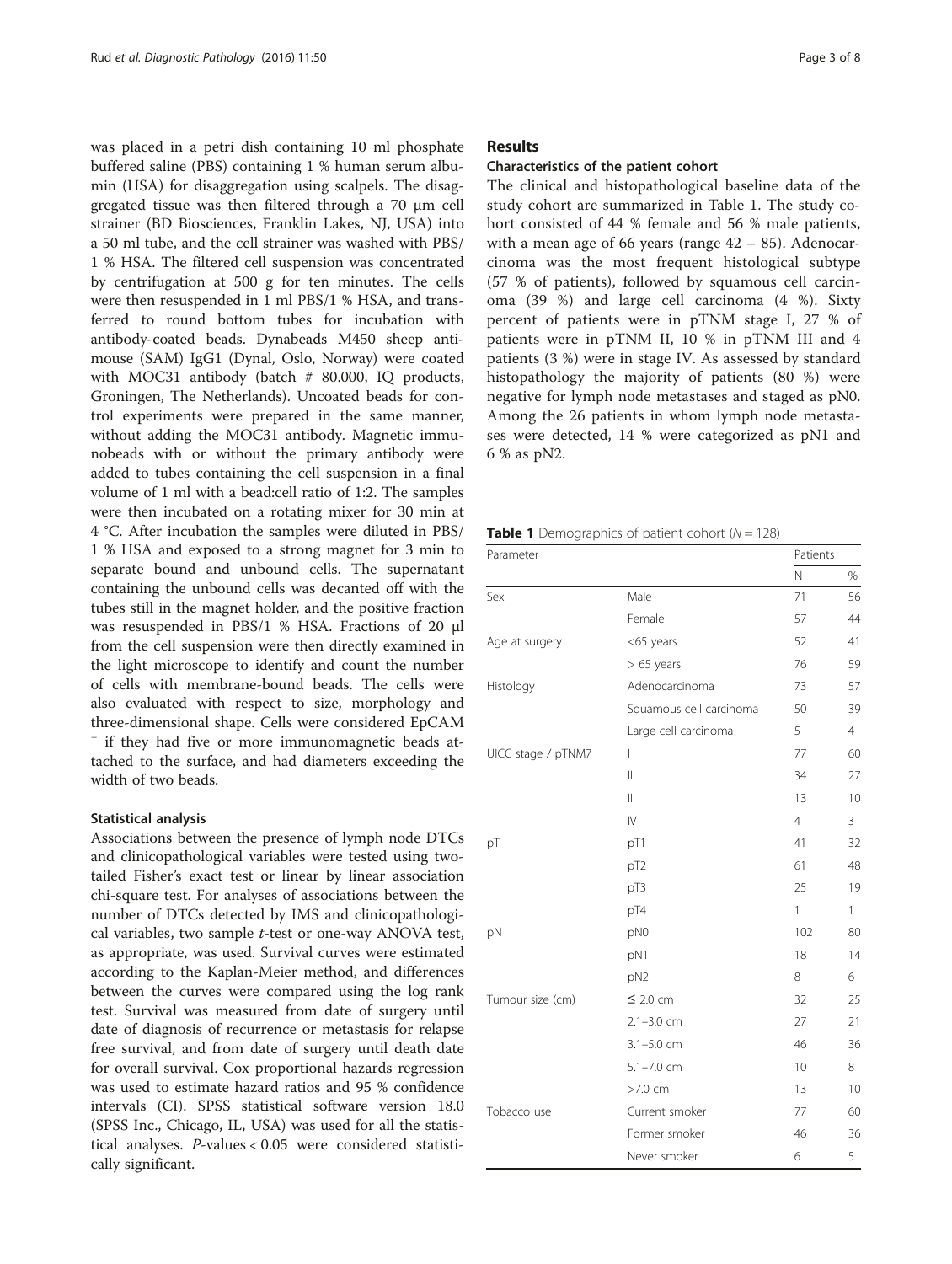## Detection of DTCs by IMS

In nine cases the sampled lymph node station was not registered, resulting in a total of 119 cases for the methodological analyses. Based on our experience with IMS and our previous publication [\[26\]](#page-7-0), the cutoff for a positive sample was 10 cells, meaning that a sample with 11 or more EpCAM<sup>+</sup> cells was classified as IMS-positive. In 47 of 119 samples  $(40 \%) > 10$  EpCAM<sup>+</sup> cells were detected, and the median number of cells in the IMSpositive samples was 61 (range 14 – 200). Between 11 and 50 EpCAM+ cells were detected in 45 % of positive samples,  $51 - 100$  EpCAM<sup>+</sup> cells were detected in 28 % and  $\geq 100$  cells were detected in 28 % of the positive samples. Associations between the presence of EpCAM<sup>+</sup> cells and the clinicopathological characteristics of the patients are summarized in Table 2. The presence of EpCAM+ cells was significantly associated with pN status ( $p < 0.001$ , Table 2). Lymph node samples from  $9/$ 11 (82 %) pN1 patients and 5/6 (83 %) pN2 patients, respectively, were IMS-positive. Three of 17 patients

Table 2 Relationship between the presence of DTCs as detected by IMS and clinicopathological variables ( $N = 119<sup>a</sup>$ )

| Parameter       |                                | N <sup>b</sup> | $% ^{b}$    | p-value |
|-----------------|--------------------------------|----------------|-------------|---------|
| Gender          | male                           | 28             | 44          |         |
|                 | female                         | 19             | 35          | 0.36    |
| Age at surgery  | $< 65$ years                   | 22             | 46          |         |
|                 | $> 65$ years                   | 25             | 35          | 0.26    |
| Histology       | ADC                            | 26             | 38          |         |
|                 | SCC                            | 19             | 40          |         |
|                 | LCC                            | $\overline{2}$ | 50          | 0.89    |
| pTNM            | $\begin{array}{c} \end{array}$ | 26             | 34          |         |
|                 | $\mathbf{  }$                  | 13             | 45          |         |
|                 | $\mathbb{H}$                   | 7              | 78          |         |
|                 | $\mathsf{IV}$                  | $\mathbf{1}$   | 25          | 0.12    |
| рT              | pT1                            | 20             | 51          |         |
|                 | pT2                            | 19             | 33          |         |
|                 | pT3                            | 8              | 38          |         |
|                 | pT4                            | $\mathbf 0$    | $\mathbf 0$ | 0.15    |
| pN              | pN 0                           | 33             | 32          |         |
|                 | pN                             | 9              | 82          |         |
|                 | pN II                          | 5              | 83          | < 0.001 |
| Tumor size (cm) | $\leq$ 3.0 cm                  | 26             | 47          |         |
|                 | $\geq$ 3.1 cm                  | 21             | 33          | 0.13    |
| Tobacco         | Never smoker                   | $\overline{2}$ | 33          |         |
|                 | Former smoker                  | 20             | 47          |         |
|                 | Current smoker                 | 25             | 36          | 0.54    |

<sup>a</sup>Nine patients excluded from analysis due to uncertain lymph node station <sup>b</sup>The number and percentage of positive samples are shown

(18 %) in whom lymph node metastases were detected by histopathology (pN1-2) were categorized as IMSnegative. In the subcategory of patients who were negative for lymph node metastases by histopathology (pN0), 32 % (33/102) were IMS-positive (Table 2). The exact number of EpCAM<sup>+</sup> cells in each sample was also significantly associated with pN status ( $p < 0.001$ , one-way ANOVA test). In fact, 4/6 (67 %) of patients with pN2 status had more than 100 EpCAM<sup>+</sup> cells in their samples, compared to only 8/102 (8 %) of the patients with pN0 status. Analyzing the relationship between the IMS results and the other clinicopathological parameters revealed no association with gender, age, histology, pTNM, pT status, tumor size or tobacco smoking habits (Table 2).

## Patient outcome and associations with clinicopathological parameters

For the follow-up and survival analyses the four patients with stage IV disease were excluded, resulting in a cohort of 124 patients. Median follow-up time for patients still alive who had not developed metastasis or local recurrence was 26 months (range 16 –38). Twenty-five of 124 patients (20 %) developed disease relapse, while 24 patients (19 %) died during the follow-up period. Associations between clinicopathological variables and patient outcome are shown in Table [3](#page-4-0). Univariate analyses revealed that pTNM stage and pN status were significantly associated with disease relapse ( $p < 0.001$  and  $p = 0.001$ , respectively) and with overall survival  $(p = 0.002$  and 0.005, respectively). There was a significant association between patient outcome and gender, with a 2-year relapse free survival rate of 87 % for females, compared to 70 % for males ( $p = 0.03$ ). A relationship between histological subtype and patient outcome was also detected, however this result was caused by the fact that three out of four patients with large cell carcinoma relapsed, and should be interpreted with caution due to the small number of patients in the subcategory.

## Associations between DTCs and patient outcome

There was a small, non-significant difference in relapse free survival between patients with IMS-negative and IMS-positive lymph node samples ( $p = 0.17$ , Fig. [2b](#page-4-0) and Table [3\)](#page-4-0). Two-year relapse free survival for IMS-negative patients was 82 %, compared to 71 % for IMS-positive patients. There was no association to overall survival  $(p = 0.77,$  Table [3](#page-4-0)). Twenty-six percent  $(13/50)$  of patients with IMS-positive samples developed disease relapse during the follow-up period, compared to 16 % (12/74) of patients with IMS-negative samples. The exact number of EpCAM<sup>+</sup> cells detected by IMS was not associated with disease relapse ( $p = 0.57$ , Cox univariate analysis). We performed subcategory analyses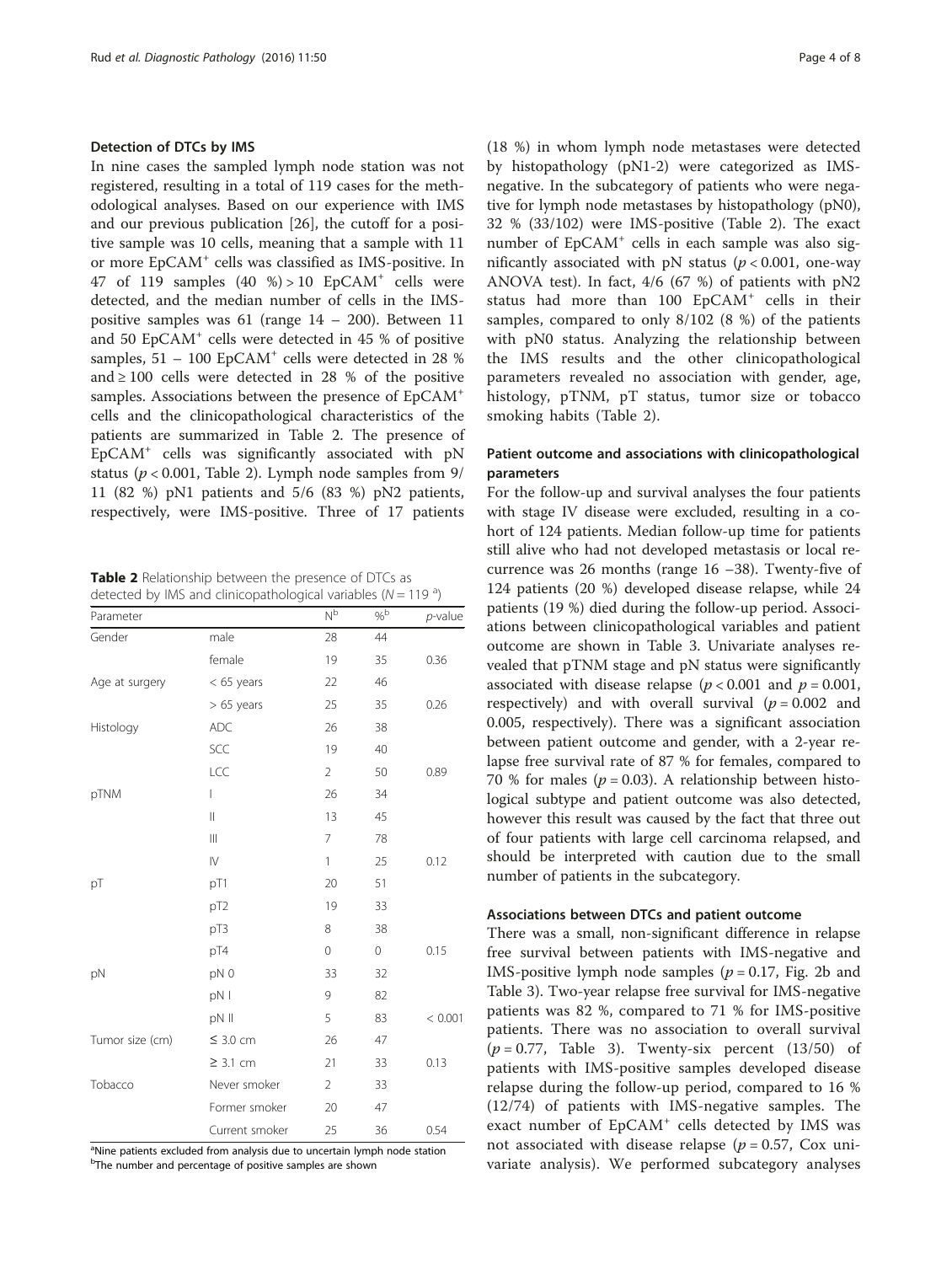| Parameter                            | Relapse free survival |              |                |        | Overall survival |                |  |
|--------------------------------------|-----------------------|--------------|----------------|--------|------------------|----------------|--|
|                                      | $\overline{p}$        | Hazard ratio | (95 % CI)      | $\rho$ | Hazard ratio     | (95 % CI)      |  |
| Gender                               | 0.03                  |              |                | 0.9    |                  |                |  |
| Female                               |                       |              |                |        |                  |                |  |
| Male                                 |                       | 2.7          | $(1.1 - 6.8)$  |        | $1.1\,$          | $(0.5 - 2.4)$  |  |
| Age                                  | 0.06                  |              |                | 0.3    |                  |                |  |
| $>65$ years                          |                       |              |                |        |                  |                |  |
| <65 years                            |                       | $2.8\,$      | $(0.9 - 8.6)$  |        | 1.5              | $(0.7 - 3.3)$  |  |
| Histology                            | 0.01                  |              |                | 0.04   |                  |                |  |
| Adenocarcinoma                       |                       |              |                |        |                  |                |  |
| Squamous cell carcinoma              |                       | 0.7          | $(0.3 - 1.8)$  |        | $0.5\,$          | $(0.2 - 1.2)$  |  |
| Large cell carcinoma                 |                       | 9.6          | $(2.7 - 34.0)$ |        | 4.7              | $(1.1 - 20.1)$ |  |
| pTNM                                 | < 0.001               |              |                | 0.002  |                  |                |  |
|                                      |                       |              |                |        |                  |                |  |
| $\vert\vert$                         |                       | 1.7          | $(0.6 - 4.5)$  |        | 2.2              | $(0.8 - 5.7)$  |  |
| $\left\vert \right\vert \right\vert$ |                       | 8.8          | $(3.4 - 22.4)$ |        | 7.1              | $(2.6 - 19.2)$ |  |
| pT                                   | 0.07                  |              |                | 0.02   |                  |                |  |
| pT1                                  |                       |              |                |        | 1.7              | $(0.6 - 5.6)$  |  |
| pT2                                  |                       | 2.4          | $(0.8 - 7.2)$  |        | 5.6              | $(1.7 - 18.2)$ |  |
| pT3                                  |                       | 4.8          | $(1.4 - 16.3)$ |        |                  |                |  |
| pT4                                  |                       |              |                |        |                  |                |  |
| pN                                   | 0.001                 |              |                | 0.005  |                  |                |  |
| pN0                                  |                       |              |                |        |                  |                |  |
| pN1                                  |                       | 3.6          | $(1.4 - 9.1)$  |        | 3.5              | $(1.4 - 8.9)$  |  |
| pN <sub>2</sub>                      |                       | 8.2          | $(2.9 - 23.0)$ |        | 5.1              | $(1.7 - 15.8)$ |  |
| Tumor size                           | 0.18                  |              |                | 0.73   |                  |                |  |
| $\leq$ 3.0 cm                        |                       |              |                |        |                  |                |  |
| $\geq$ 3.1 cm                        |                       | $1.7\,$      | $(0.8 - 3.9)$  |        | 1.2              | $(0.5 - 2.6)$  |  |
| DTCs detected by IMS                 | 0.18                  |              |                | 0.77   |                  |                |  |
| IMS negative                         |                       |              |                |        |                  |                |  |
| IMS positive                         |                       | 1.7          | $(0.8 - 3.8)$  |        | $1.1\,$          | $(0.5 - 2.5)$  |  |

<span id="page-4-0"></span>Table 3 Univariate analysis of associations between clinicopathological variables and patient outcome ( $N = 124^a$ )

<sup>a</sup>Four patients were excluded from survival analyses due to stage IV disease

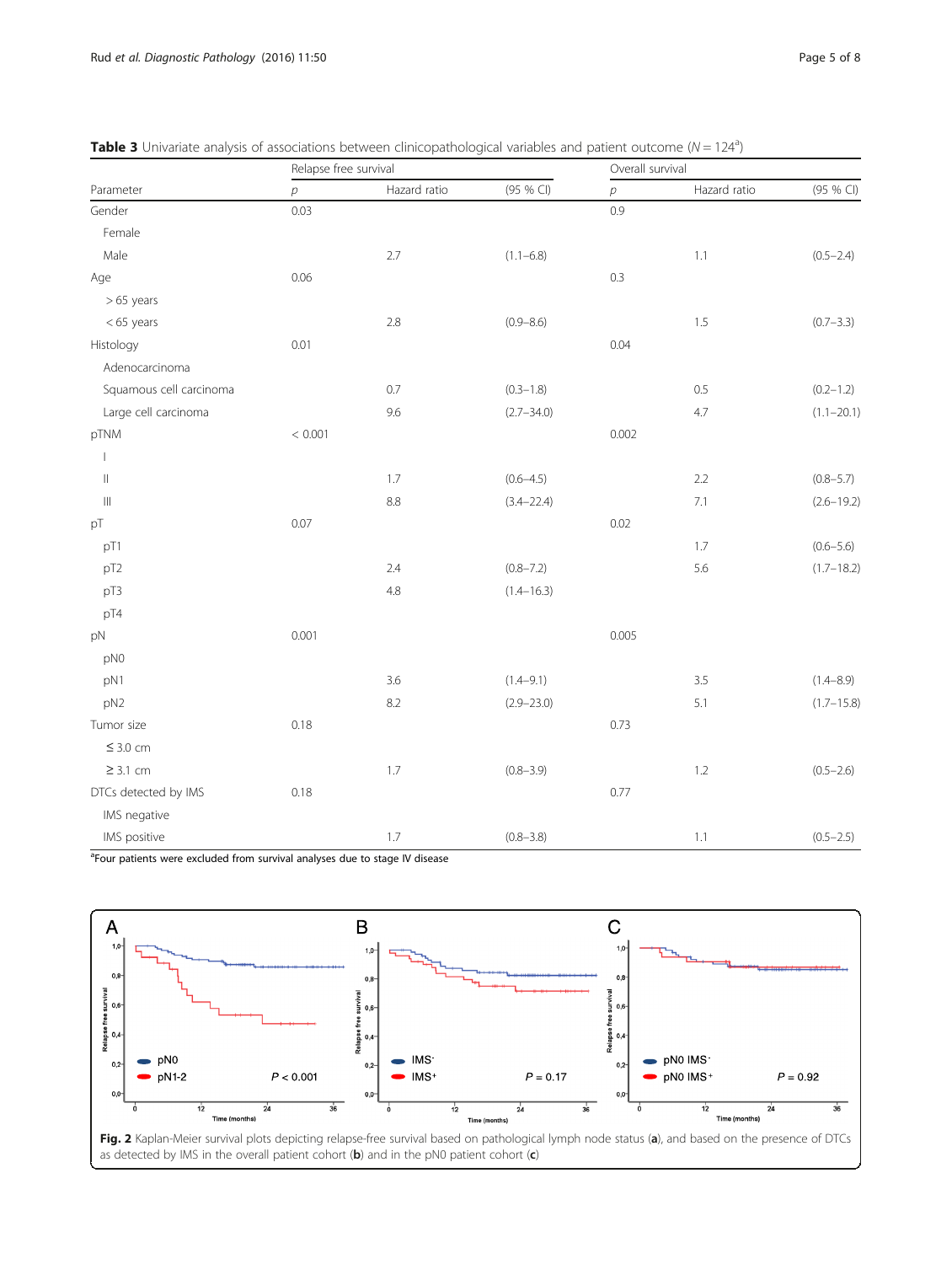including only patients who were classified as pN0 by histopathology, but found no difference in relapse free survival ( $p = 0.92$ , Fig. [2c\)](#page-4-0) or overall survival ( $p = 0.39$ , data not shown) between IMS-negative and IMSpositive patients. Similar to the whole patient cohort, the exact number of EpCAM<sup>+</sup> cells was not related to disease relapse in this subcategory  $(p = 0.57, \text{Cox})$ univariate analysis). Finally, dividing patients into subcategories according to the number of EpCAM<sup>+</sup> cells in the sample did not reveal any associations with outcome.

## **Discussion**

In the present study we have examined the presence and prognostic implication of DTCs in prospectively collected lymph node samples from early stage NSCLC patients undergoing surgical resection. By using the technique IMS with the EpCAM-targeting antibody MOC31, we found a strong association between pN status as assessed by standard histopathology and detection of EpCAM+ cells. The pN status, but not the IMS result, was significantly associated with patient outcome. Among the patients staged as pN0 by histopathology, 32 % were categorized as IMS-positive, but IMS was not able to predict prognosis in this patient subcategory. Taken together, we conclude that detection of lymph node DTCs by IMS does not improve nodal staging in NSCLC patients, and cannot be used for identification of patients with high risk of relapse after surgical resection.

A number of publications have investigated the incidence of micrometastatic disease or DTCs in lymph nodes from patients with NSCLC, the majority using IHC or RT-PCR, with conflicting results. Several groups have shown an association between the presence of micrometastasis or DTCs and poor prognosis [[7, 8, 10, 11](#page-6-0), [13](#page-6-0), [14](#page-6-0), [19](#page-7-0)–[23\]](#page-7-0) while other have concluded like in our study, that their presence has no impact on patient outcome [\[15](#page-6-0)–[18](#page-7-0)]. Data from the diverse publications are not easily comparable due to differences in methodology as well as in size and composition of patient cohorts. Also, various definitions of the terms "micrometastases", "occult tumor cells" and "isolated tumor cells" have been used, and many authors who demonstrated negative prognostic value did not specify whether they investigated isolated tumor cells or true micrometastasis [[6](#page-6-0), [14](#page-6-0), [30](#page-7-0)]. In 2010, Herpel et al. [[8\]](#page-6-0) showed that nodal micrometastasis specifically defined as small tumor deposits had prognostic significance, however two other studies investigating isolated tumor cells in regional lymph nodes concluded that this did not affect survival in resected NSCLC patients [[16, 17](#page-6-0)]. One might hypothesize that NSCLC patients with detectable single DTCs have similar prognosis to patients with node negative disease, while patients with micrometastasis may have higher risk of relapse. Interestingly, similar results have been found in breast cancer [\[31](#page-7-0)]. In a paper from 2008, Marchevsky et al. investigated both isolated tumor cells and micrometastases in lymph nodes from 266 stage I NSCLC patients, and concluded that the presence of neither of these were significantly associated with survival. The authors also performed a meta-analysis including their own data and 13 other studies, and concluded on no significant association between micrometastasis and survival [\[18](#page-7-0)]. Thus, based on the current literature and our own results, detecting DTCs in regional lymph nodes does not seem to provide a clinically useful method for identifying subcategories of NSCLC patients with high risk of disease relapse. Previously we have also shown that detection of DTCs in bone marrow by IMS has no prognostic impact in early stage NSCLC patients [[26](#page-7-0)].

The present study is, to our knowledge, the first to use IMS as method for detection of DTCs in regional lymph nodes from NSCLC patients. This technique was developed in our lab, and has been used in several published papers investigating DTCs in bone marrow [\[26](#page-7-0), [28](#page-7-0), [32](#page-7-0)–[35\]](#page-7-0) and lymph nodes [\[36](#page-7-0)] in various cancer types. Evaluation of morphology, size and shape of the MOC31-bead-bound cells is challenging when using IMS, and is dependent on the observer's skills and experience. In our study we found a high number of MOC31-bead bound cells in the samples, and the cut off value for an IMS-positive sample was set at 10 cells based on experience and our previous publication [\[26](#page-7-0)]. The high number of discovered cells might indicate that some nonmalignant cells are also detected with this method, and in fact lymph node reticulum cells can express epithelial antigens [\[37, 38\]](#page-7-0), and weak binding of MOC31 to lymphocytes has been described [[39](#page-7-0)]. Interestingly, however, in a study using RT-PCR to identify tumors cells in lymph nodes in a NSCLC cohort comparable to ours, Nordgård et al. also reported a high number of positive findings in histopathologically node negative patients [\[40](#page-7-0)]. Another important issue when using antibodies targeting EpCAM is that the expression of this protein may vary in tumor cells during disease progression [\[41](#page-7-0)], and expression can be down-regulated as a consequence of epithelial-to-mesenchymal transition (EMT) [[42](#page-7-0)]. This might perhaps explain why no  $EpCAM^+$ cells were discovered in 3 of 17 lymph node samples from patients who had metastases detected by routine histopathology. There are clearly several methodological issues associated with the use of IMS, leading to considerable challenges for the further development and application of this method.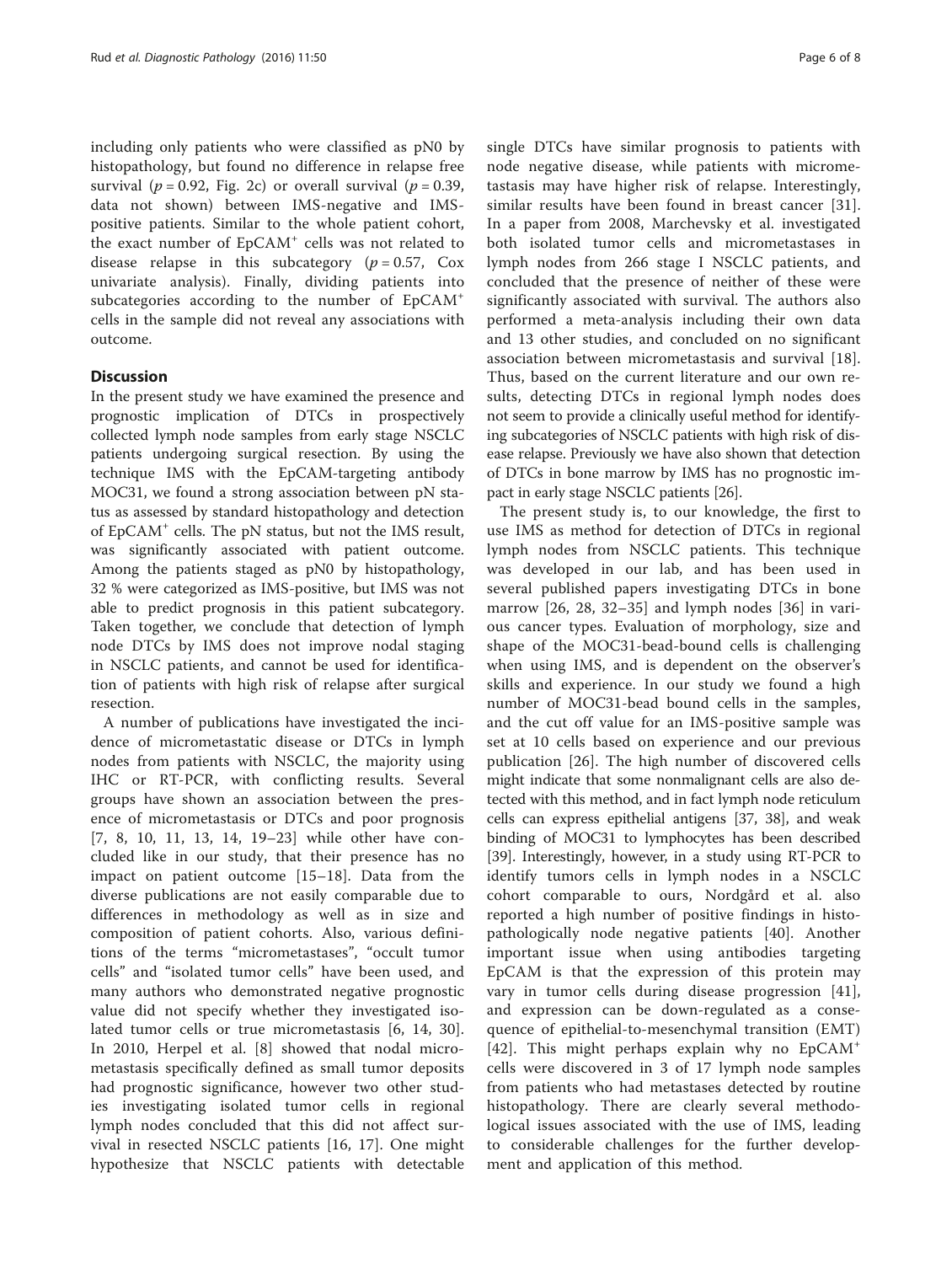<span id="page-6-0"></span>Our study is limited by the fact that we only had access to one lymph node sample from one node station per patient. Analyzing a number of nodes from various stations from each patient would of course have been preferable. Moreover, a larger patient cohort and longer follow-up period would increase the reliability of our results. However, we were able to detect EpCAM<sup>+</sup> cells in the vast majority of samples from lymph nodes in which metastases had been shown on histopathology, and there was a strong association between results from the IMS method and nodal staging by standard histopathology.

## Conclusion

We conclude that detecting EpCAM<sup>+</sup> cell in regional lymph nodes by IMS does not predict the prognosis of resected NSCLC patients, as the presence of such cells in patients who were lymph node negative showed no association with reduced survival. Our findings do not support further development of assays for detection of DTCs in lymph nodes for clinical use in NSCLC.

#### Abbreviations

NSCLC, non-small cell lung cancer; DTCs, disseminated tumor cells; IMS, immunomagnetic selection; UICC, Union for International Cancer Control; PBS, phosphate buffered saline; HSA, human serum albumin; CTCs, circulating tumor cells; IHC, immunohistochemistry

#### Acknowledgements

The authors would like to thank Ingjerd Solvoll and Ildri Haltbakk for excellent technical assistance.

#### Funding

This work was supported by the Research Council of Norway (grant #191431/V50 to AKR) and the Norwegian Cancer Society (grant #421852 to GMM and grant #42000063406 to ØF). The funding body had no role in the design of the study; the collection, analysis or interpretation of data.

#### Availability of data and materials

Not applicable. All supporting data for the conclusions are presented in the manuscript.

#### Authors' contributions

AKR conceived the study, carried out the immunomagnetic selection procedure, performed data analysis and wrote the manuscript. KB conceived the study and participated in writing the manuscript. ØF conceived the study and provided patient material. SJ performed the immunomagnetic selection procedure. LHJ and SKS provided patient material and patient data. ÅH and OTB provided patient material and patient data. GMM conceived the study and participated in writing. All authors read and approved the final manuscript.

#### Competing interests

The authors declare that they have no competing interests.

#### Ethics approval and consent to participate

The project was approved by the institutional review board and The Regional Ethics Committee (S-06402b). The patients received oral and written information and signed a consent form before entering the project.

#### Author details

<sup>1</sup>Department of Tumor Biology, Institute for Cancer Research, Oslo University Hospital, The Norwegian Radium Hospital, PO Box 4953, Nydalen, Oslo NO-0424, Norway. <sup>2</sup>Department of Oncology, Oslo University Hospital, The Norwegian Radium Hospital, Oslo, Norway. <sup>3</sup>Department of Cardiovascular

and Thoracic Surgery, Oslo University Hospital Rikshospitalet, Oslo, Norway. 4 Department of Genetics, Institute for Cancer Research, Oslo University Hospital, The Norwegian Radium Hospital, Oslo, Norway. <sup>5</sup>Department of Pharmacy, Faculty of Health Sciences, University of Tromsø, Postboks 6050 Langnes, Tromsø 9037, Norway.

#### Received: 11 January 2016 Accepted: 10 June 2016 Published online: 17 June 2016

#### References

- 1. Goldstraw P, Ball D, Jett JR, Le Chevalier T, Lim E, Nicholson AG, Shepherd FA. Non-small-cell lung cancer. Lancet. 2011;378(9804):1727–40.
- 2. Lardinois D, De Leyn P, Van Schil P, Porta RR, Waller D, Passlick B, Zielinski M, Lerut T, Weder W. ESTS guidelines for intraoperative lymph node staging in non-small cell lung cancer. Eur J Cardiothorac Surg. 2006;30(5):787–92.
- 3. Melfi FM, Lucchi M, Davini F, Viti A, Fontanini G, Boldrini L, Boni G, Mussi A. Intraoperative sentinel lymph node mapping in stage I non-small cell lung cancer: detection of micrometastases by polymerase chain reaction. Eur J Cardiothorac Surg. 2008;34(1):181–6.
- 4. Van Meerbeeck J, Janssen AJ. The seventh tumour–node–metastasis staging system for lung cancer: Sequel or prequel? Eur J Cancer Suppl. 2013;11(2): 150–8.
- 5. Balic M, Williams A, Dandachi N, Cote RJ. Micrometastasis: detection methods and clinical importance. Cancer Biomark. 2010;9(1-6):397–419.
- 6. Wu J, Ohta Y, Minato H, Tsunezuka Y, Oda M, Watanabe Y, Watanabe G. Nodal occult metastasis in patients with peripheral lung adenocarcinoma of 2.0 cm or less in diameter. Ann Thorac Surg. 2001;71(6):1772–7. discussion 1777-1778.
- 7. Gu CD, Osaki T, Oyama T, Inoue M, Kodate M, Dobashi K, Oka T, Yasumoto K. Detection of micrometastatic tumor cells in pN0 lymph nodes of patients with completely resected nonsmall cell lung cancer: impact on recurrence and Survival. Ann Surg. 2002;235(1):133–9.
- 8. Herpel E, Muley T, Schneider T, Palm E, Kieslich de Hol D, Warth A, Meister M, Storz K, Schnabel PA, Schirmacher P, et al. A pragmatic approach to the diagnosis of nodal micrometastases in early stage non-small cell lung cancer. J Thorac Oncol. 2010;5(8):1206–12.
- 9. Chen ZL, Perez S, Holmes EC, Wang HJ, Coulson WF, Wen DR, Cochran AJ. Frequency and distribution of occult micrometastases in lymph nodes of patients with non-small-cell lung carcinoma. J Natl Cancer Inst. 1993;85(6): 493–8.
- 10. Verhagen AF, Bulten J, Shirango H, Thunnissen FB, van der Drift MA, van der Bruggen W, Tjan-Heijnen VC, van Swieten HA: The clinical value of lymphatic micrometastases in patients with non-small cell lung cancer. J Thorac Oncol, 2010;5(8):1201-1205
- 11. Osaki T, Oyama T, Gu CD, Yamashita T, So T, Takenoyama M, Sugio K, Yasumoto K. Prognostic impact of micrometastatic tumor cells in the lymph nodes and bone marrow of patients with completely resected stage I nonsmall-cell lung cancer. J Clin Oncol. 2002;20(13):2930–6.
- 12. Maruyama R, Sugio K, Mitsudomi T, Saitoh G, Ishida T, Sugimachi K. Relationship between early recurrence and micrometastases in the lymph nodes of patients with stage I non-small-cell lung cancer. J Thorac Cardiovasc Surg. 1997;114(4):535–43.
- 13. Passlick B, Izbicki JR, Kubuschok B, Nathrath W, Thetter O, Pichlmeier U, Schweiberer L, Riethmuller G, Pantel K. Immunohistochemical assessment of individual tumor cells in lymph nodes of patients with non-small-cell lung cancer. J Clin Oncol. 1994;12(9):1827–32.
- 14. Kubuschok B, Passlick B, Izbicki JR, Thetter O, Pantel K. Disseminated tumor cells in lymph nodes as a determinant for survival in surgically resected non-small-cell lung cancer. J Clin Oncol. 1999;17(1):19–24.
- 15. Goldstein NS, Mani A, Chmielewski G, Welsh R, Pursel S. Immunohistochemically detected micrometastases in peribronchial and mediastinal lymph nodes from patients with T1, N0, M0 pulmonary adenocarcinomas. Am J Surg Pathol. 2000;24(2):274–9.
- 16. Rena O, Carsana L, Cristina S, Papalia E, Massera F, Errico L, Bozzola C, Casadio C. Lymph node isolated tumor cells and micrometastases in pathological stage I non-small cell lung cancer: prognostic significance. Eur J Cardiothorac Surg. 2007;32(6):863–7.
- 17. Marchevsky AM, Qiao JH, Krajisnik S, Mirocha JM, McKenna RJ. The prognostic significance of intranodal isolated tumor cells and micrometastases in patients with non-small cell carcinoma of the lung. J Thorac Cardiovasc Surg. 2003;126(2):551–7.